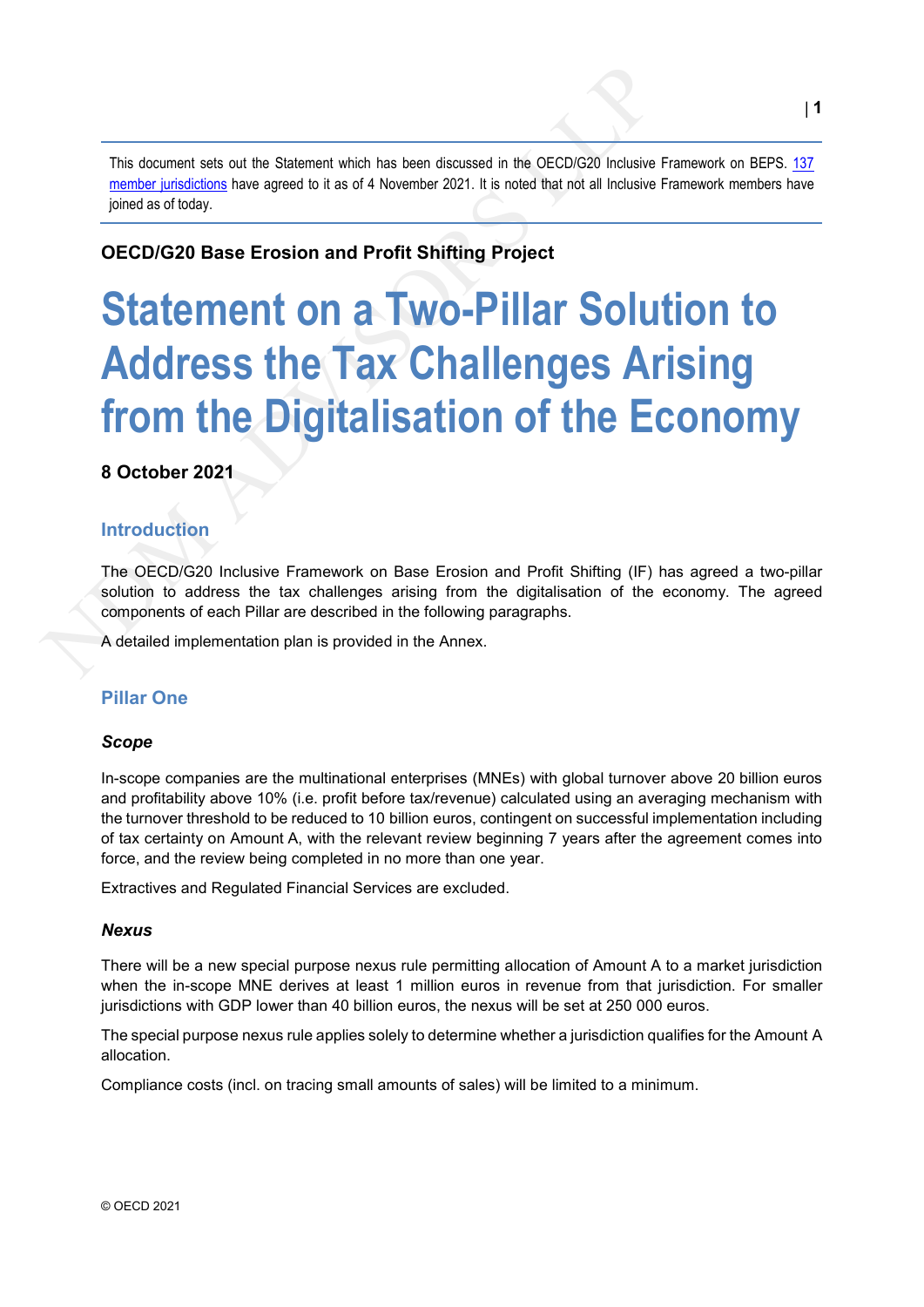# *Quantum*

For in-scope MNEs, 25% of residual profit defined as profit in excess of 10% of revenue will be allocated to market jurisdictions with nexus using a revenue-based allocation key.

# *Revenue sourcing*

2 |<br> **Quantum**<br>
For in-scope MNEs, 25% of residual profit defined as profit in excess of 10% of rev<br>
to market jurisdictions with nexus using a revenue-based allocation key.<br> **Revenue sourcing**<br>
Revenue sourcing<br>
Revenue Revenue will be sourced to the end market jurisdictions where goods or services are used or consumed. To facilitate the application of this principle, detailed source rules for specific categories of transactions will be developed. In applying the sourcing rules, an in-scope MNE must use a reliable method based on the MNE's specific facts and circumstances.

# *Tax base determination*

The relevant measure of profit or loss of the in-scope MNE will be determined by reference to financial accounting income, with a small number of adjustments.

Losses will be carried forward.

# *Segmentation*

Segmentation will occur only in exceptional circumstances where, based on the segments disclosed in the financial accounts, a segment meets the scope rules.

# *Marketing and distribution profits safe harbour*

Where the residual profits of an in-scope MNE are already taxed in a market jurisdiction, a marketing and distribution profits safe harbour will cap the residual profits allocated to the market jurisdiction through Amount A. Further work on the design of the safe harbour will be undertaken, including to take into account the comprehensive scope.

#### *Elimination of double taxation*

Double taxation of profit allocated to market jurisdictions will be relieved using either the exemption or credit method.

The entity (or entities) that will bear the tax liability will be drawn from those that earn residual profit.

# *Tax certainty*

In-scope MNEs will benefit from dispute prevention and resolution mechanisms, which will avoid double taxation for Amount A, including all issues related to Amount A (e.g. transfer pricing and business profits disputes), in a mandatory and binding manner. Disputes on whether issues may relate to Amount A will be solved in a mandatory and binding manner, without delaying the substantive dispute prevention and resolution mechanism.

An elective binding dispute resolution mechanism will be available only for issues related to Amount A for developing economies that are eligible for deferral of their BEPS Action 14 peer review<sup>1</sup> and have no or low levels of MAP disputes. The eligibility of a jurisdiction for this elective mechanism will be reviewed regularly; jurisdictions found ineligible by a review will remain ineligible in all subsequent years.

**2** |

 $1$  The conditions for being eligible for a deferral of the BEPS Action 14 peer review are provided in paragraph 7 of the current Action 14 Assessment Methodology published as part of the Action 14 peer review documents.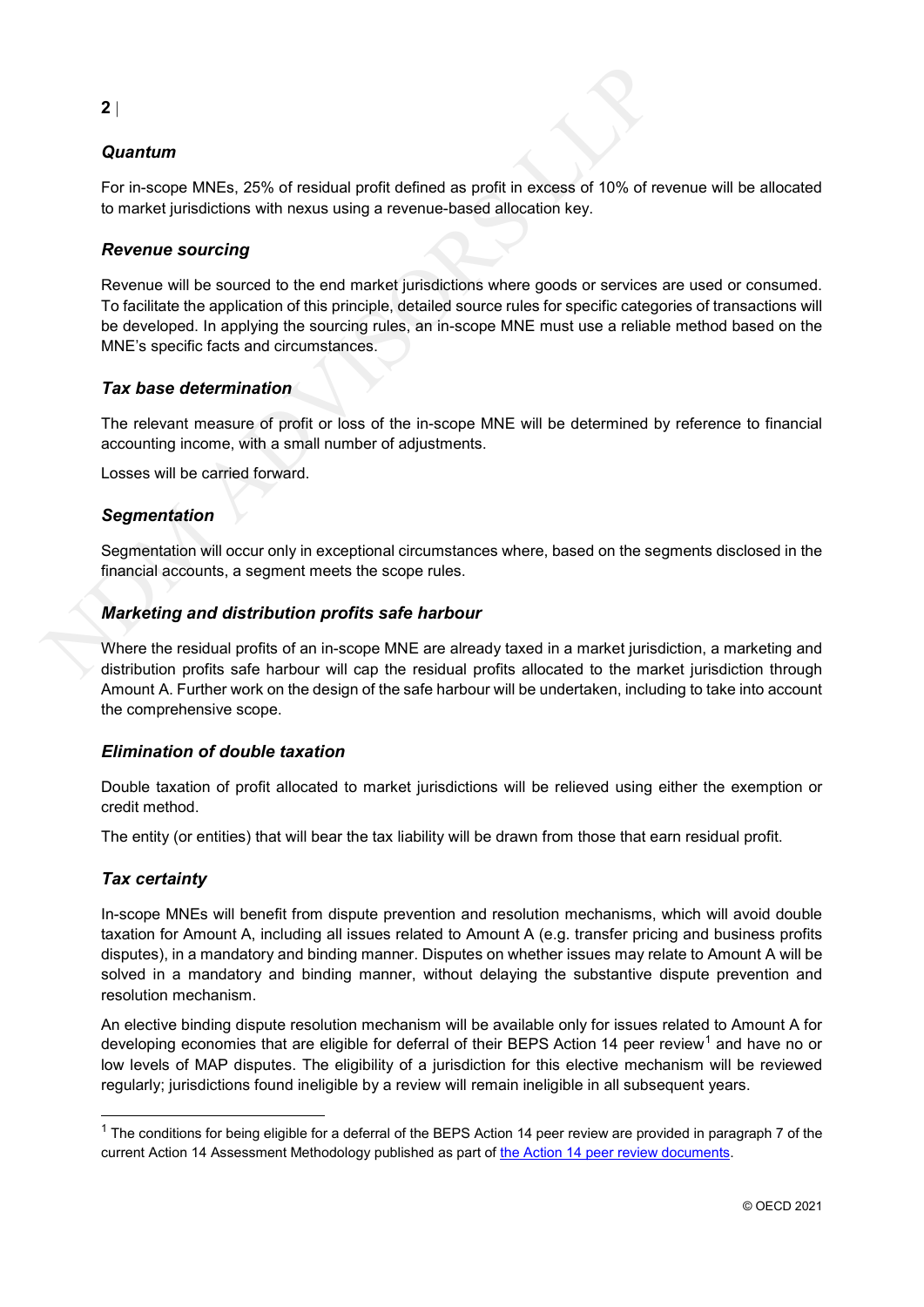# *Amount B*

The application of the arm's length principle to in-country baseline marketing and distribution activities will be simplified and streamlined, with a particular focus on the needs of low capacity countries. This work will be completed by the end of 2022.

### *Administration*

The tax compliance will be streamlined (including filing obligations) and allow in-scope MNEs to manage the process through a single entity.

#### *Unilateral measures*

**Amount B**<br>
The application of the arm's length principle to in-country baseline marketing and di<br>
be simplified and streamlined, with a particular focus on the needs of low capacity cc<br>
be completed by the end of 2022.<br> The Multilateral Convention (MLC) will require all parties to remove all Digital Services Taxes and other relevant similar measures with respect to all companies, and to commit not to introduce such measures in the future. No newly enacted Digital Services Taxes or other relevant similar measures will be imposed on any company from 8 October 2021 and until the earlier of 31 December 2023 or the coming into force of the MLC. The modality for the removal of existing Digital Services Taxes and other relevant similar measures will be appropriately coordinated. The IF notes reports from some members that transitional arrangements are being discussed expeditiously.

#### *Implementation*

The MLC through which Amount A is implemented will be developed and opened for signature in 2022, with Amount A coming into effect in 2023. A detailed implementation plan is set out in the Annex.

# **Pillar Two**

#### *Overall design*

Pillar Two consists of:

- two interlocking domestic rules (together the Global anti-Base Erosion Rules (GloBE) rules): (i) an Income Inclusion Rule (IIR), which imposes top-up tax on a parent entity in respect of the low taxed income of a constituent entity; and (ii) an Undertaxed Payment Rule (UTPR), which denies deductions or requires an equivalent adjustment to the extent the low tax income of a constituent entity is not subject to tax under an IIR; and
- a treaty-based rule (the Subject to Tax Rule (STTR)) that allows source jurisdictions to impose limited source taxation on certain related party payments subject to tax below a minimum rate. The STTR will be creditable as a covered tax under the GloBE rules.

#### *Rule status*

The GloBE rules will have the status of a common approach.

This means that IF members:

- are not required to adopt the GloBE rules, but, if they choose to do so, they will implement and administer the rules in a way that is consistent with the outcomes provided for under Pillar Two, including in light of model rules and guidance agreed to by the IF;
- accept the application of the GloBE rules applied by other IF members including agreement as to rule order and the application of any agreed safe harbours.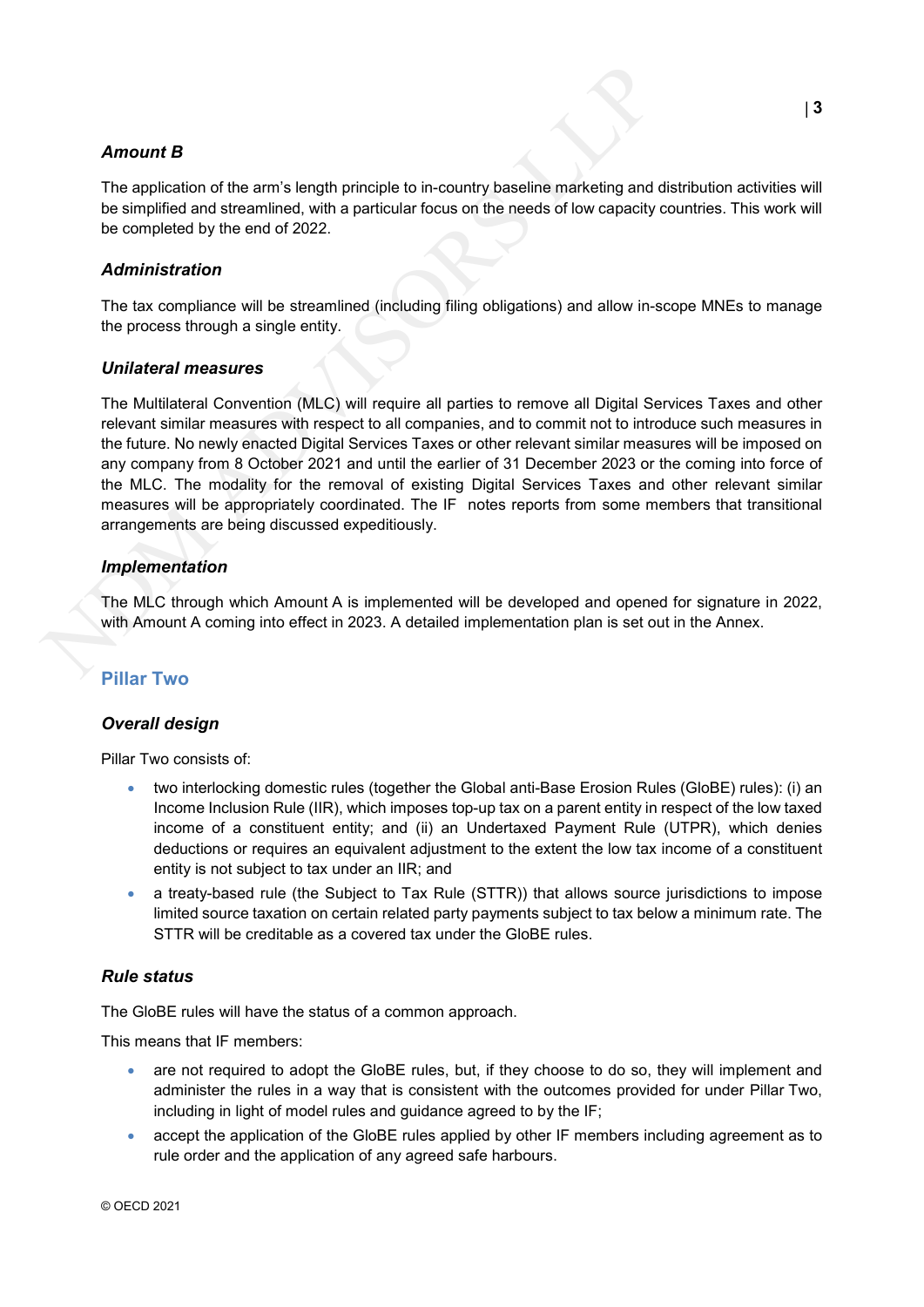# *Scope*

The GloBE rules will apply to MNEs that meet the 750 million euros threshold as determined under BEPS Action 13 (country by country reporting). Countries are free to apply the IIR to MNEs headquartered in their country even if they do not meet the threshold.

Government entities, international organisations, non-profit organisations, pension funds or investment funds that are Ultimate Parent Entities (UPE) of an MNE Group or any holding vehicles used by such entities, organisations or funds are not subject to the GloBE rules.

# *Rule design*

The IIR allocates top-up tax based on a top-down approach subject to a split-ownership rule for shareholdings below 80%.

**4** |<br>
Scope<br>
The GloBE rules will apply to MNEs that meet the 750 million euros threshold<br>
BEPS Action 13 (country by country reporting). Countries are free to apply the IIR to<br>
in their country even if they do not meet The UTPR allocates top-up tax from low-tax constituent entities including those located in the UPE jurisdiction. The GloBE rules will provide for an exclusion from the UTPR for MNEs in the initial phase of their international activity, defined as those MNEs that have a maximum of EUR 50 million tangible assets abroad and that operate in no more than 5 other jurisdictions.<sup>2</sup> This exclusion is limited to a period of 5 years after the MNE comes into the scope of the GloBE rules for the first time. For MNEs that are in scope of the GloBE rules when they come into effect the period of 5 years will start at the time the UTPR rules come into effect.

# *ETR calculation*

The GloBE rules will operate to impose a top-up tax using an effective tax rate test that is calculated on a jurisdictional basis and that uses a common definition of covered taxes and a tax base determined by reference to financial accounting income (with agreed adjustments consistent with the tax policy objectives of Pillar Two and mechanisms to address timing differences).

In respect of existing distribution tax systems, there will be no top-up tax liability if earnings are distributed within 4 years and taxed at or above the minimum level.

#### *Minimum rate*

The minimum tax rate used for purposes of the IIR and UTPR will be 15%.

#### *Carve-outs*

The GloBE rules will provide for a formulaic substance carve-out that will exclude an amount of income that is 5% of the carrying value of tangible assets and payroll. In a transition period of 10 years, the amount of income excluded will be 8% of the carrying value of tangible assets and 10% of payroll, declining annually by 0.2 percentage points for the first five years, and by 0.4 percentage points for tangible assets and by 0.8 percentage points for payroll for the last five years.

The GloBE rules will also provide for a *de minimis* exclusion for those jurisdictions where the MNE has revenues of less than EUR 10 million and profits of less than EUR 1 million.

#### **4** |

 $<sup>2</sup>$  An MNE is considered to operate in a jurisdiction if that MNE has a Constituent Entity in that jurisdiction as defined</sup> for purposes of the GloBE rules.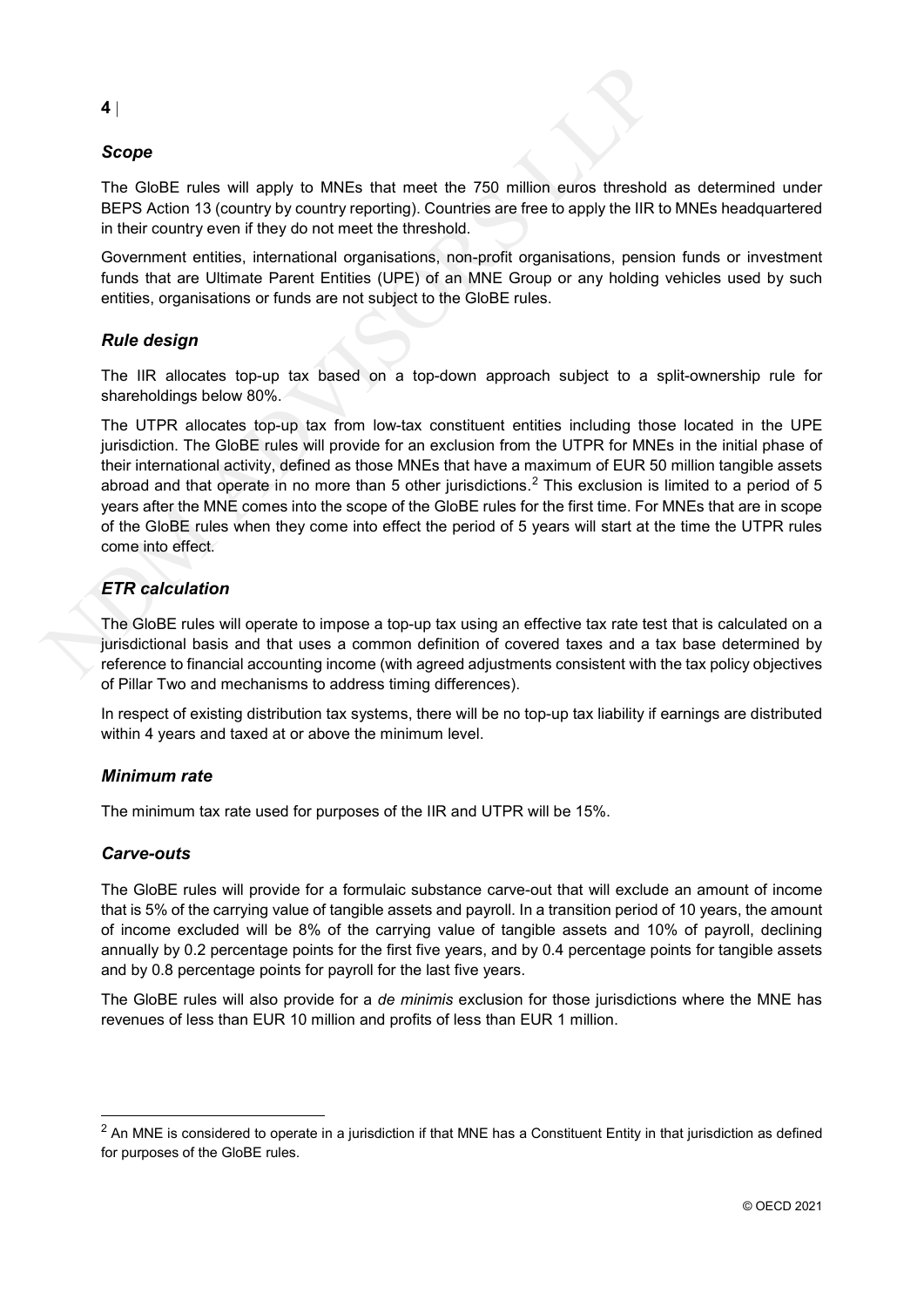# *Other exclusions*

The GloBE rules also provide for an exclusion for international shipping income using the definition of such income under the OECD Model Tax Convention.

# *Simplifications*

To ensure that the administration of the GloBE rules are as targeted as possible and to avoid compliance and administrative costs that are disproportionate to the policy objectives, the implementation framework will include safe harbours and/or other mechanisms.

# *GILTI co-existence*

It is agreed that Pillar Two will apply a minimum rate on a jurisdictional basis. In that context, consideration will be given to the conditions under which the US GILTI regime will co-exist with the GloBE rules, to ensure a level playing field.

# *Subject to tax rule (STTR)*

**Other exclusions**<br>
The GloBE rules also provide for an exclusion for international shipping income using<br>
income under the OECD Model Tax Convention.<br> **Simplifications**<br>
To ensure that the administration of the GloBE rule IF members recognise that the STTR is an integral part of achieving a consensus on Pillar Two for developing countries.3 IF members that apply nominal corporate income tax rates below the STTR minimum rate to interest, royalties and a defined set of other payments would implement the STTR into their bilateral treaties with developing IF members when requested to do so.

The taxing right will be limited to the difference between the minimum rate and the tax rate on the payment.

The minimum rate for the STTR will be 9%.

#### *Implementation*

Pillar Two should be brought into law in 2022, to be effective in 2023, with the UTPR coming into effect in 2024. A detailed implementation plan is set out in the Annex.

 $3$  For this purpose, developing countries are defined as those with a GNI per capita, calculated using the World Bank Atlas method, of USD 12 535 or less in 2019 to be regularly updated.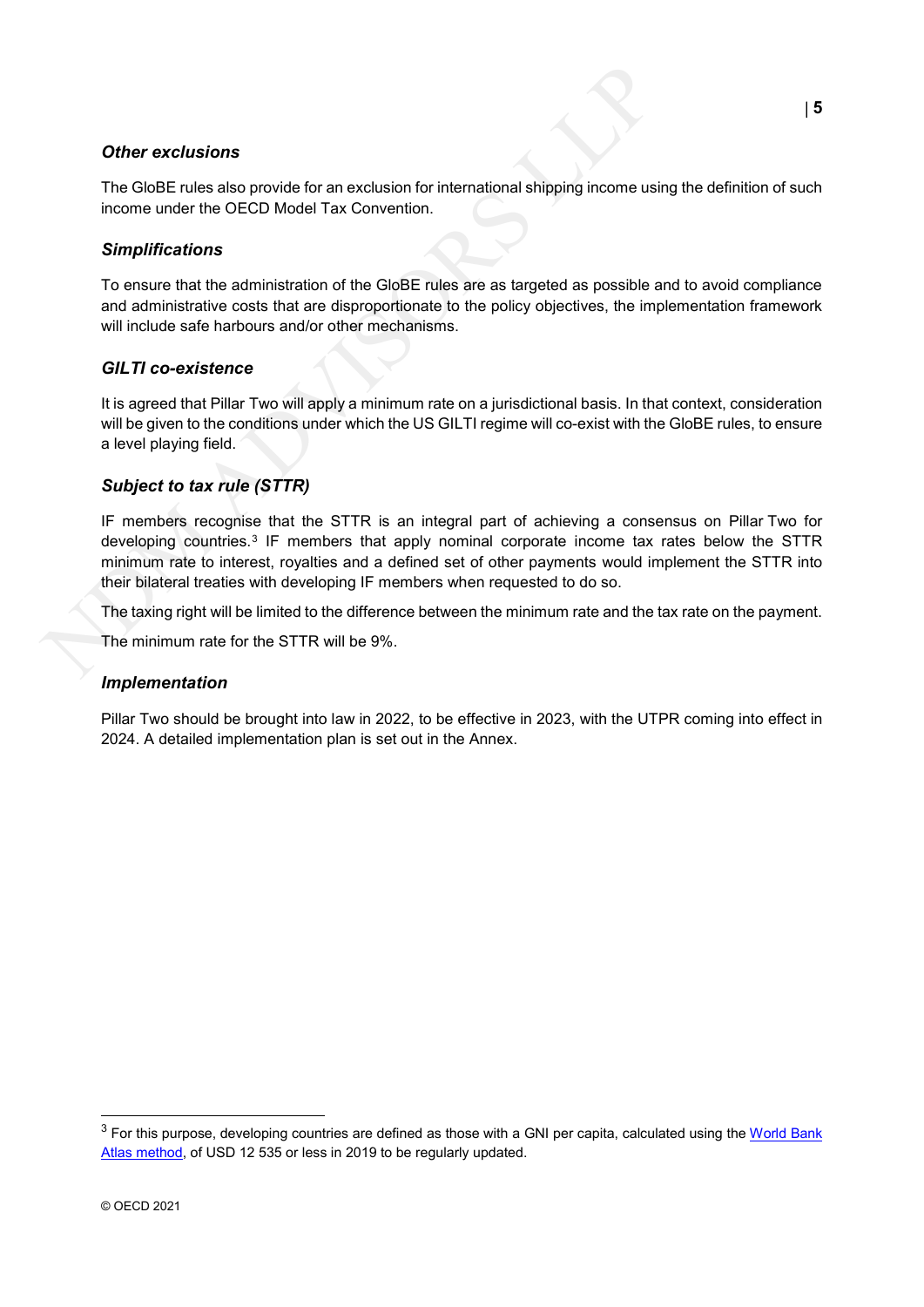# **Annex. Detailed Implementation Plan**

**Annex describes the work needed to implement the two-pillar solution describes and schement. It also sets out a timeline for that process, including the key milest Framework (iF) going forward, noting that bespoke techni** This Annex describes the work needed to implement the two-pillar solution described in the body of the Statement. It also sets out a timeline for that process, including the key milestones for the Inclusive Framework (IF) going forward, noting that bespoke technical assistance will be available to developing countries to support all aspects of implementation. IF members recognise the ambitious nature of the timelines contained in this implementation plan and are fully committed to use all efforts within the context of their legislative process in achieving that goal.

# **Pillar One**

Amount A, the removal of all Digital Service Taxes and other relevant similar measures on all companies, and Amount B will be implemented under the Pillar One solution, as described below.

#### *Amount A*

Amount A will be implemented through a Multilateral Convention (MLC), and where necessary by way of correlative changes to domestic law, with a view to allowing it to come into effect in 2023.

#### *Multilateral Convention*

In order to facilitate swift and consistent implementation, an MLC will be developed to introduce a multilateral framework for all jurisdictions that join, regardless of whether a tax treaty currently exists between those jurisdictions. The MLC will contain the rules necessary to determine and allocate Amount A and eliminate double taxation, as well as the simplified administration process, the exchange of information process and the processes for dispute prevention and resolution in a mandatory and binding manner between all jurisdictions, with the appropriate allowance for those jurisdictions for which an elective binding dispute resolution mechanism applies with respect to issues related to Amount A, thereby ensuring consistency and certainty in the application of Amount A and certainty with respect to issues related to Amount A. The MLC will be supplemented by an Explanatory Statement that describes the purpose and operation of the rules and processes. Where a tax treaty exists between parties to the MLC, that tax treaty will remain in force and continue to govern cross-border taxation outside Amount A, but the MLC will address inconsistencies with existing tax treaties to the extent necessary to give effect to the solution with respect to Amount A. The MLC will also address interactions between the MLC and future tax treaties. Where there is no tax treaty in force between parties, the MLC will create the relationship necessary to ensure the effective implementation of all aspects of Amount A.

The IF has mandated the Task Force on the Digital Economy (TFDE) to define and clarify the features of Amount A (e.g., elimination of double taxation, Marketing and Distribution Profits Safe Harbour) and develop the MLC and negotiate its content, so that all jurisdictions that have committed to the Statement will be able to participate. The TFDE will seek to conclude the text of the MLC and its Explanatory Statement by early 2022, so that the MLC is quickly open to signature and a high-level signing ceremony can be organised by mid-2022. Following its signature, jurisdictions will be expected to ratify the MLC as soon as possible, with the objective of enabling it to enter into force and effect in 2023 once a critical mass of jurisdictions as defined by the MLC have ratified it.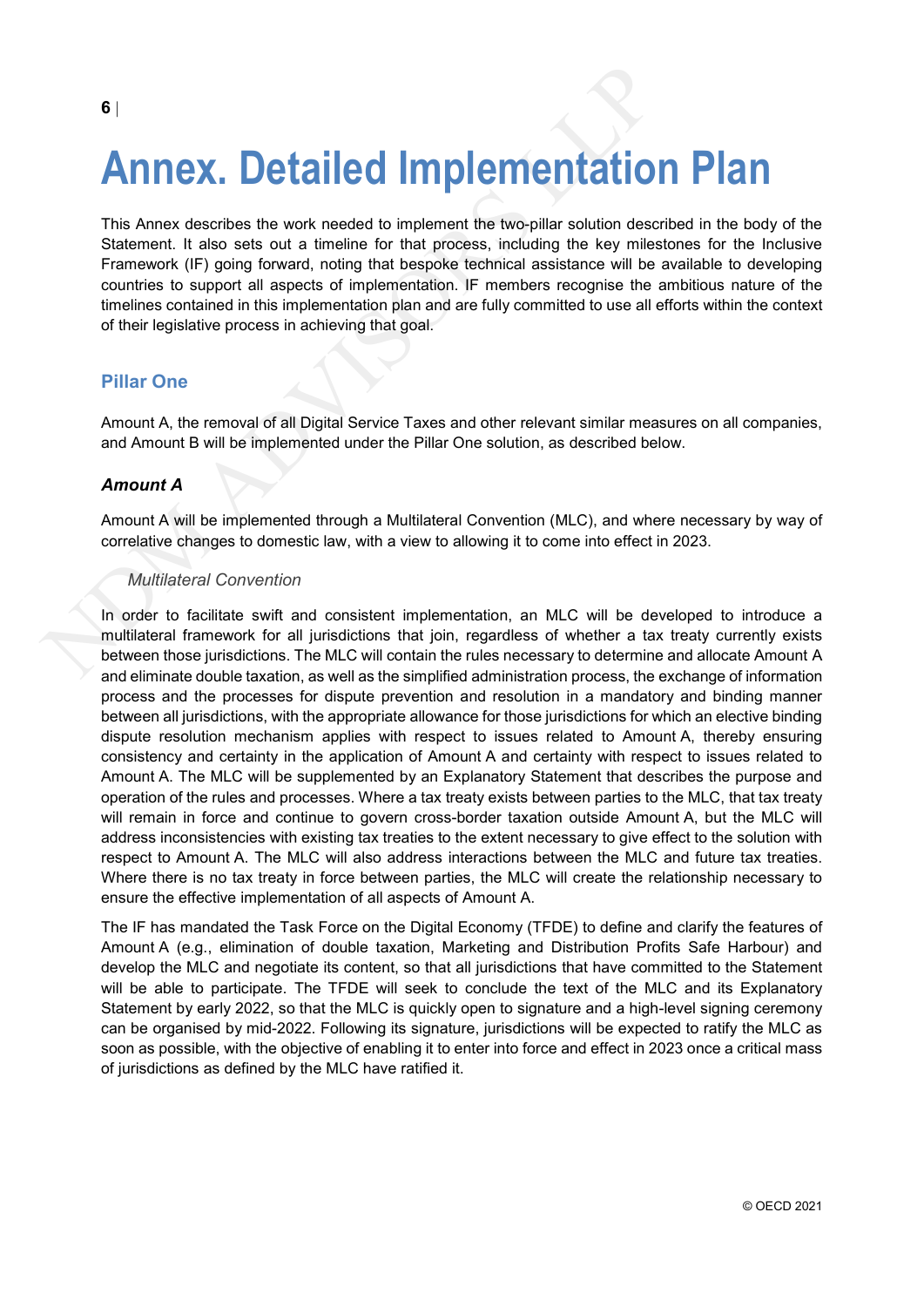#### *Removal and Standstill of All Digital Services Taxes and Other Relevant Similar Measures*

The MLC will require all parties to remove all Digital Services Taxes and other relevant similar measures with respect to all companies, and to commit not to introduce such measures in the future. A detailed definition of what constitutes relevant similar measures will be finalised as part of the adoption of the MLC and its Explanatory Statement.

#### *Domestic Law Changes*

Removal and Standstill of All Digital Services Taxes and Other Relevant<br>The MLC will require all parties to remove all Digital Services Taxes and other relevith respect to all companies, and to commit not to introduce such IF members may need to make changes to domestic law to implement the new taxing rights over Amount A. To facilitate consistency in the approach taken by jurisdictions and to support domestic implementation consistent with the agreed timelines and their domestic legislative procedures, the IF has mandated the TFDE to develop model rules for domestic legislation by early 2022 to give effect to Amount A. The model rules will be supplemented by commentary that describes the purpose and operation of the rules.

#### *Amount B*

The IF has mandated Working Party 6 and the FTA MAP Forum to jointly finalise the work on Amount B by end of 2022. The technical work will start by defining the in-country baseline marketing and distribution activities in scope of Amount B. Working Party 6 and the FTA MAP Forum will then jointly develop the rest of Amount B components, with a view of releasing Amount B final deliverables by end of 2022.

# **Pillar Two**

Model rules to give effect to the GloBE rules will be developed by the end of November 2021. These model rules will define the scope and set out the mechanics of the GloBE rules. They will include the rules for determining the ETR on a jurisdictional basis and the relevant exclusions, such as the formulaic substancebased carve-out. The model rules will also cover administrative provisions that address an MNE's filing obligations and the use of any administrative safe-harbours. The model rules will further include transition rules. The model rules are supplemented by commentary that explains the purpose and operation of the rules, and addresses the need for a switch-over rule in certain treaties and in circumstances that otherwise commit the contracting parties to the use of the exemption method.

A model treaty provision to give effect to the STTR will be developed by the end of November 2021. The model treaty provision will be supplemented by commentary that explains the purpose and the operation of the STTR. A process to assist in implementing the STTR will be agreed.

A multilateral instrument (MLI) will be developed by the IF by mid-2022 to facilitate the swift and consistent implementation of the STTR in relevant bilateral treaties.

At the latest by the end of 2022 an implementation framework will be developed that facilitates the coordinated implementation of the GloBE rules. This implementation framework will cover agreed administrative procedures (e.g. detailed filing obligations, multilateral review processes) and safe-harbours to facilitate both compliance by MNEs and administration by tax authorities. As part of the work on the implementation framework, IF members will consider the merits and possible content of a multilateral convention in order to further ensure co-ordination and consistent implementation of the GloBE rules.